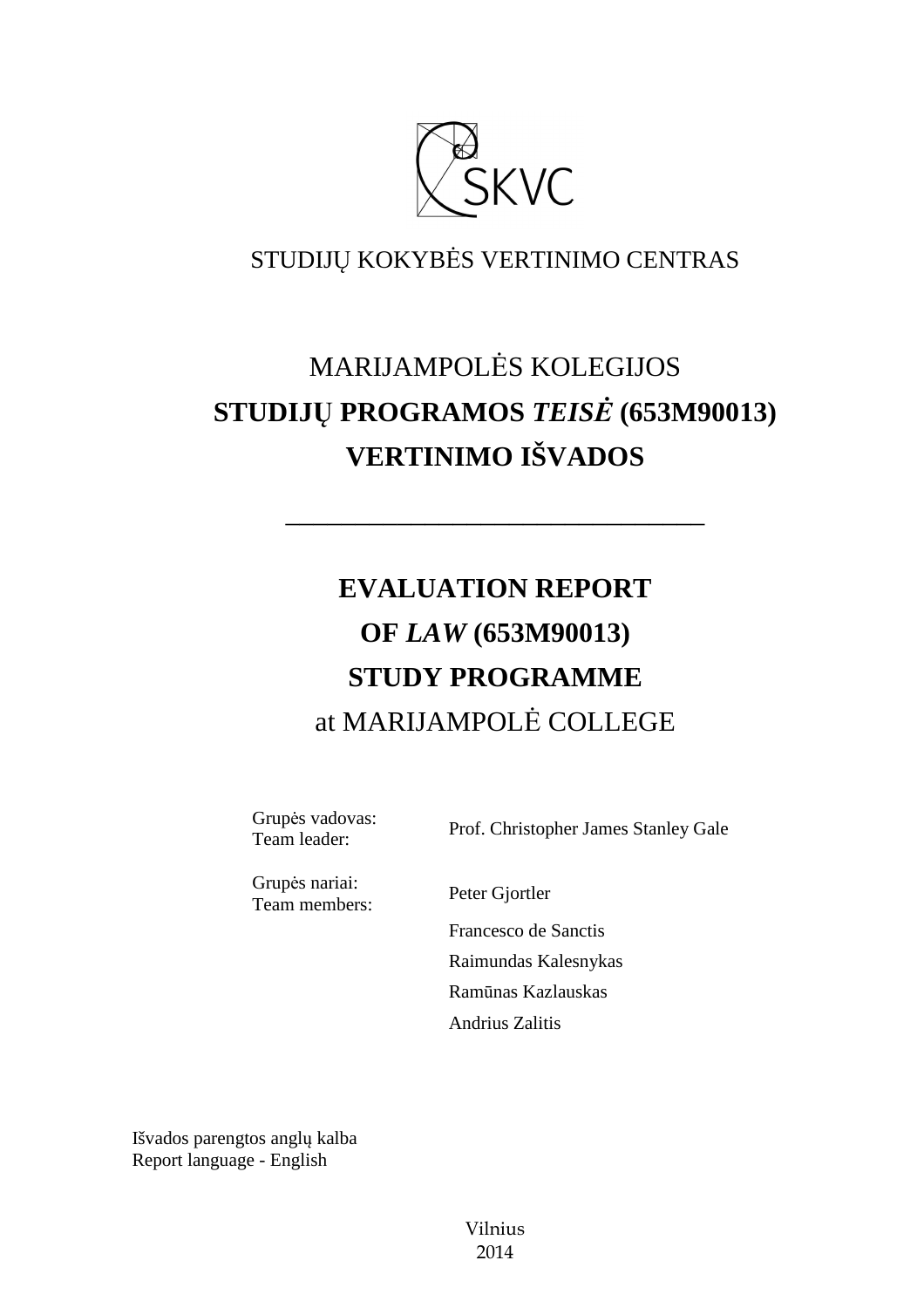# **DUOMENYS APIE ĮVERTINTĄ PROGRAMĄ**

| Studijų programos pavadinimas                           | <b>Teisė</b>                 |
|---------------------------------------------------------|------------------------------|
| Valstybinis kodas                                       | 653M90013                    |
| Studijų sritis                                          | Socialiniai mokslai          |
| Studijų kryptis                                         | Teisė                        |
| Studijų programos rūšis                                 | Profesinis bakalauras        |
| Studijų pakopa                                          | Pirmoji                      |
| Studijų forma (trukmė metais)                           | nuolatinė (3), ištęstinė (4) |
| Studijų programos apimtis kreditais                     | 180                          |
| Suteikiamas laipsnis ir (ar) profesinė<br>kvalifikacija | Teisės profesinis bakalauras |
| Studijų programos įregistravimo data                    | 2011-05-09                   |

## **INFORMATION ON EVALUATED STUDY PROGRAMME**

–––––––––––––––––––––––––––––––

| Title of the study programme.                          | Law                               |
|--------------------------------------------------------|-----------------------------------|
| State code                                             | 653M90013                         |
| Study area                                             | <b>Social Sciences</b>            |
| Study field                                            | Law                               |
| Kind of the study programme.                           | <b>Professional Bachelor</b>      |
| Study cycle                                            | First                             |
| Study mode (length in years)                           | Full-time $(3)$ , part-time $(4)$ |
| Volume of the study programme in credits               | 180                               |
| Degree and (or) professional qualifications<br>awarded | Professional Bachelor of Law      |
| Date of registration of the study programme            | 09-05-2011                        |

© Studijų kokybės vertinimo centras

The Centre for Quality Assessment in Higher Education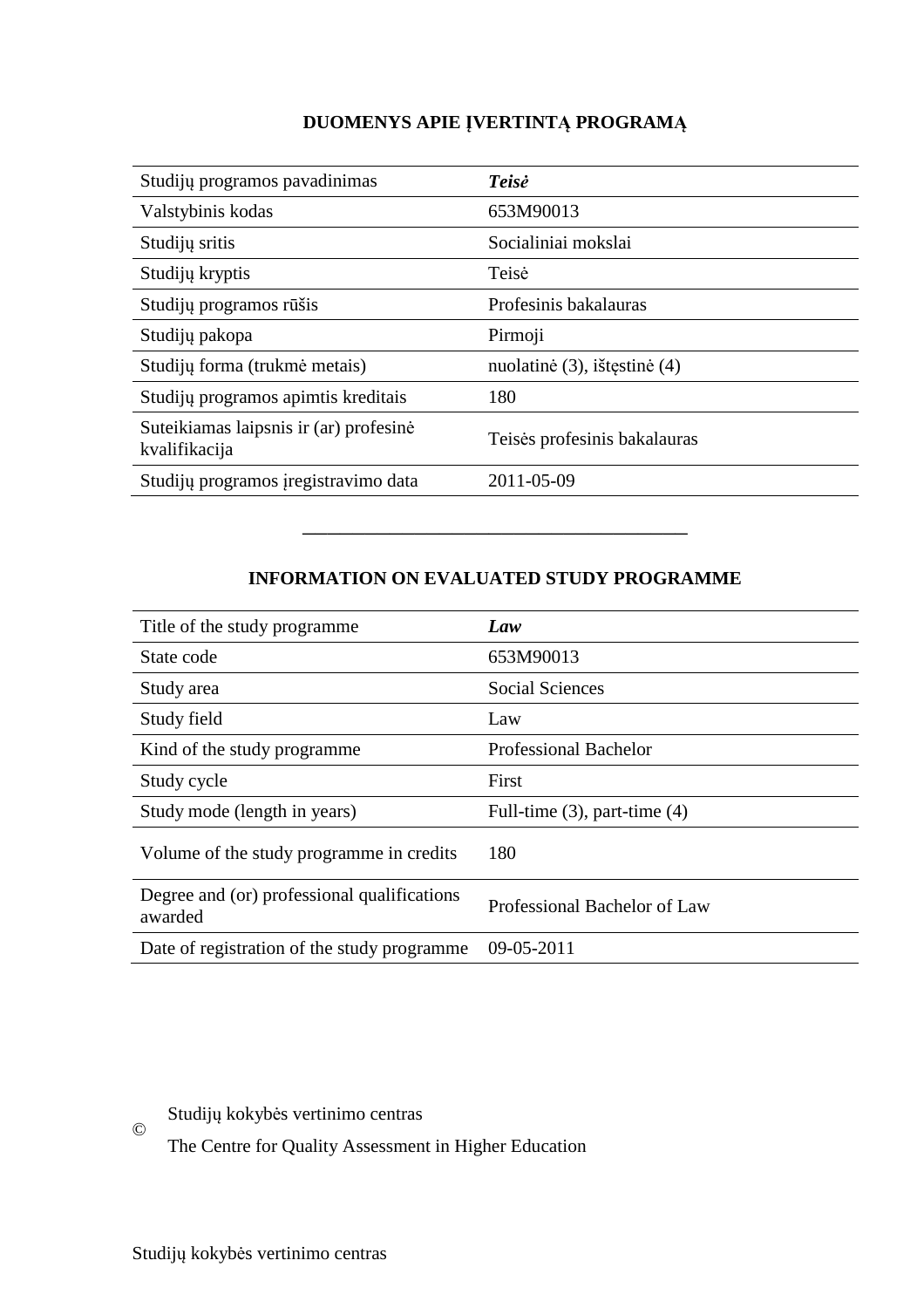# **CONTENTS**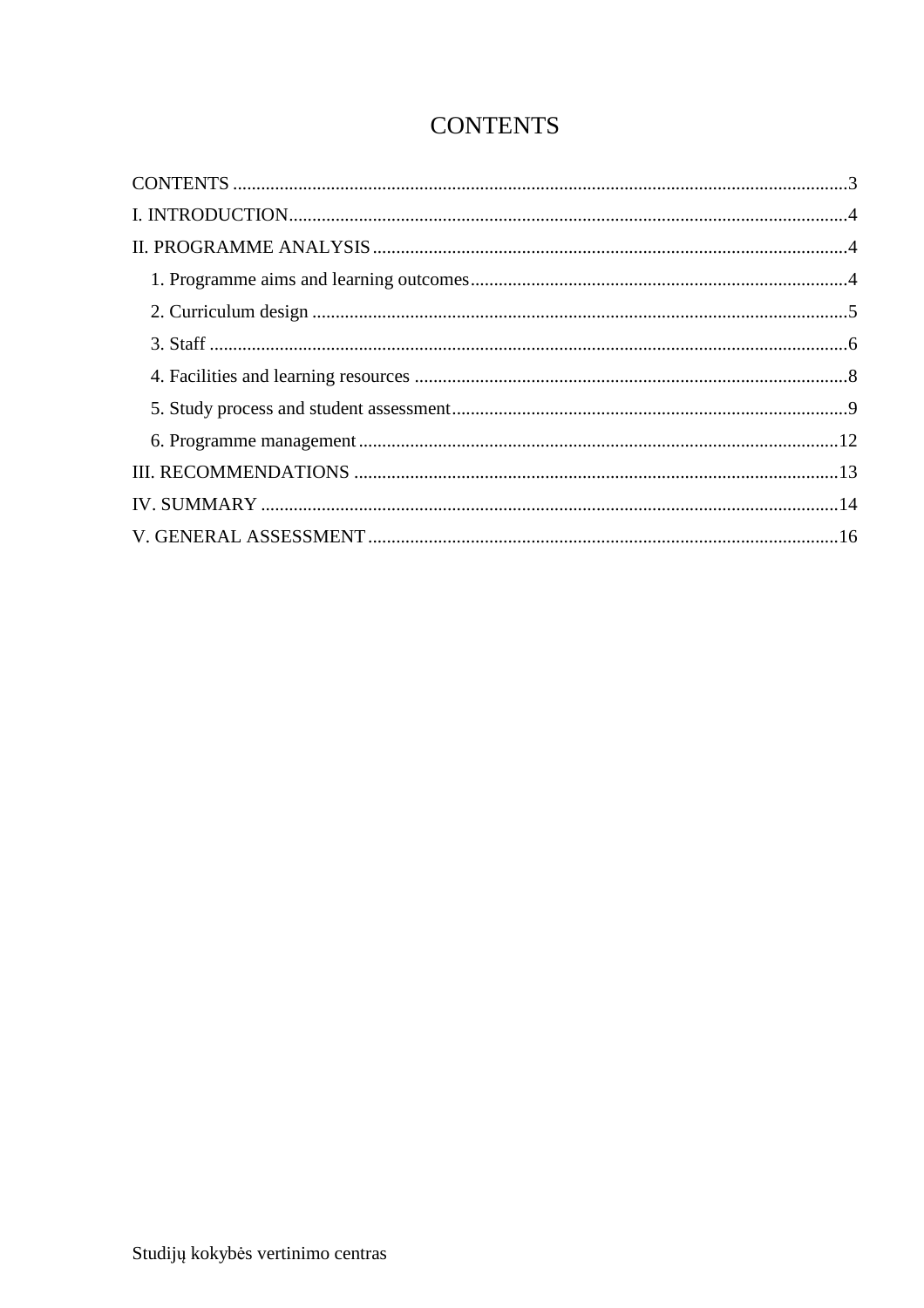#### I. INTRODUCTION

This is the evaluation report on the professional bachelor *Law* study programme offered by Marijampole College, a public entity having the status of higher school. There are both full-time (3 years) and part-time (4 years) modes of study. The programme, registered in May 2011, is carried out by the Department of Law and Culture Management within the Faculty of Educational Studies and Social Work. The Self Evaluation Report (SER) was produced by a tenmember working group composed by lecturers, social partners and one students' representative. The external evaluation of the programme took place on 1 April 2014 and included a site visit to the College in Marijampole. The team of experts was led by Prof. Christopher James Stanley Gale, Director of Bradford University Law School, United Kingdom, Assoc. Prof. Peter Gjortler, Director of Lexnet European Information Consultancy company, Professor at Riga Graduate School of Law, Latvia, Assoc. Prof. Francesco de Sanctis, University of Sarajevo, Bosnia and Herzegovina, Assoc. Prof. Raimundas Kalesnykas, International School of Law and Business, Lithuania, Assoc. Prof. Ramūnas Kazlauskas, Attorney at law, founder and managing partner at law firm Kazlauskas & Partners SOLVINGS, Lithuania and Andrius Zalitis, student representative, President of the Student Union at Mykolas Romeris University, Lithuania.

#### II. PROGRAMME ANALYSIS

#### *1. Programme aims and learning outcomes*

The programme aims and learning outcomes, as outlined in Annex 6 of the SER, are well defined and consistent both in relation to the course taken as a whole and to each individual subject. At the beginning of the evaluation there was some uncertainty in this respect, since the learning outcomes listed at page 6 of the SER were more numerous and broader then those in Annex 6. Some of those LO's appeared to be overly ambitious. During the visit the Self-Evaluation Team clarified, to the satisfaction of the Experts' Team, that the final, authoritative text is the one in the Annex.

The programme aims and learning outcomes were designed taking into account professional requirements and the needs of the labour market. They focus on the acquisition of practical skills for which there is a demand in the Marijampole Region. The demands of the local labour market in the field of Law were identified through a professional need research carried out in 2010-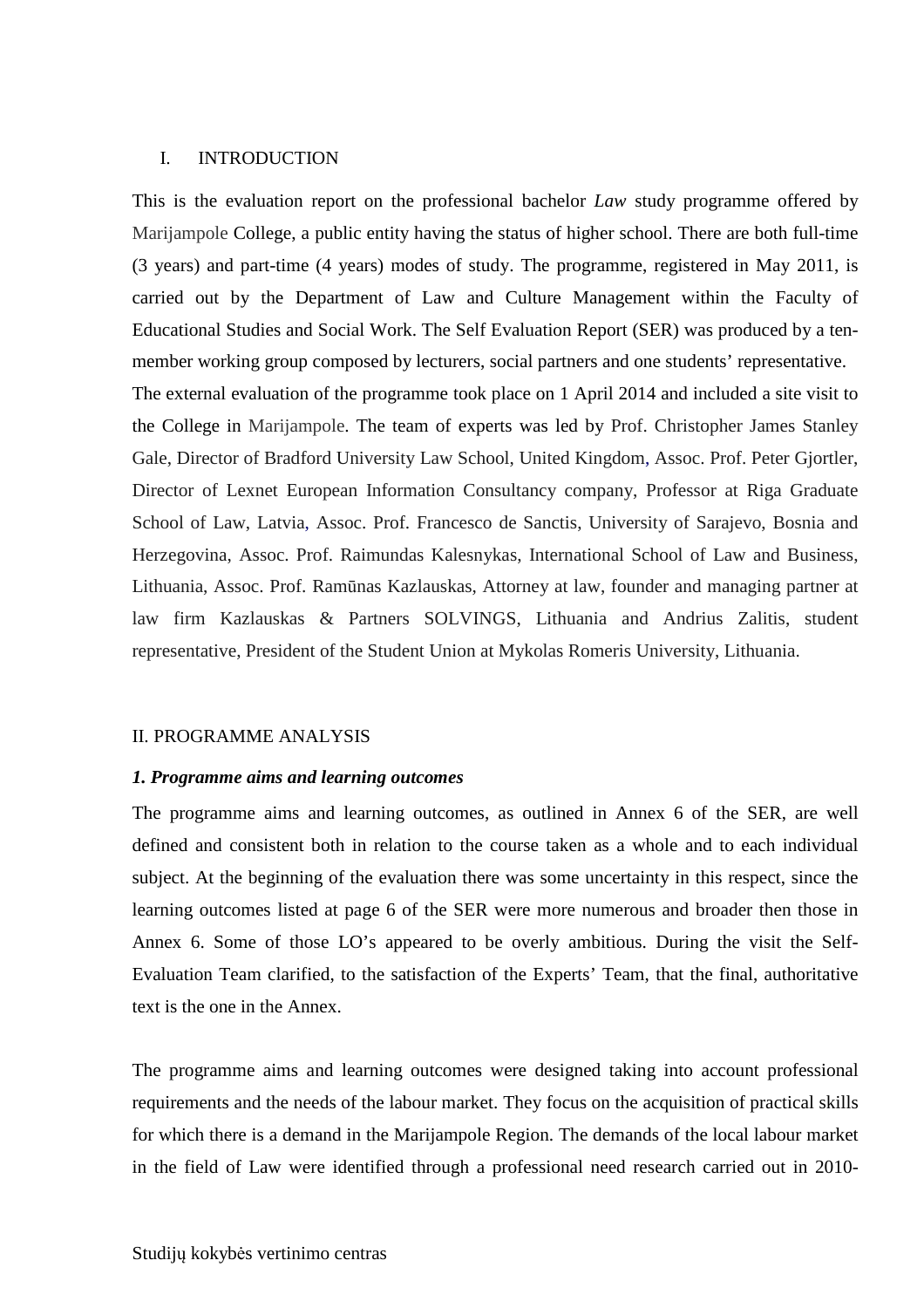2011. The research outlined the need for workers with a professional knowledge of Law in the police and in the public administration.

There is an overall consistency between the learning outcomes and the type and level of studies and qualifications offered. As it should be expected from a professional bachelor degree in Law, all major branches of Law (Civil, Criminal, Administrative) are properly reflected in the study plan. The learning outcomes focus on knowledge and skills in the field of Law, with a marked approach towards the acquisition of practical, rather then theoretical, skills. On the other hand, it is noted that the learning outcomes are not accessible to the public through the website of the College. It is submitted that posting the learning outcomes on the web could be positive step, as it would increase the transparency and accountability of the institution.

#### *2. Curriculum design*

Overall, the curriculum meets legal requirements, with a total of 180 credits, distributed among the general college subjects (15 credits), study field subjects (135 credits including the final dissertation) and the elective subjects (15 credits).

The subjects are presented in a logical sequence and their themes are not repetitive, as each subject has distinctive features. The total number of hours devoted to general college subjects (such as Lithuanian language culture or Logics) does not seem to detract too much time from the teaching of the legal subjects. As illustrated in Annex 5 of the SER, the ratio is a total of 400 hours for the general subjects, versus a total of 2560 hours for the core law field subjects and a total of 400 hours for the specialization subjects. Against this background, however, it could be desirable to increase the number of hours (and credits) allocated for the specialization courses in pre-trial investigation and police activities; this is because, at the present time, the weight of the specialization courses in the programme equals that of the general subjects, which is perhaps not the best arrangement for a college that aims at forming professionals ready to be employed in those fields of specialization.

The content and methods of the subjects/modules are generally appropriate for the achievement of the intended learning outcomes. For example, in the course in *Criminal Law*, as presented in Annex 1 of the SER, the topic of "crimes features set in criminal law, circumstances that eliminate criminal responsibility, their concept and types" is consistent with the learning outcome of understanding "criminal responsibility implementation order", with the study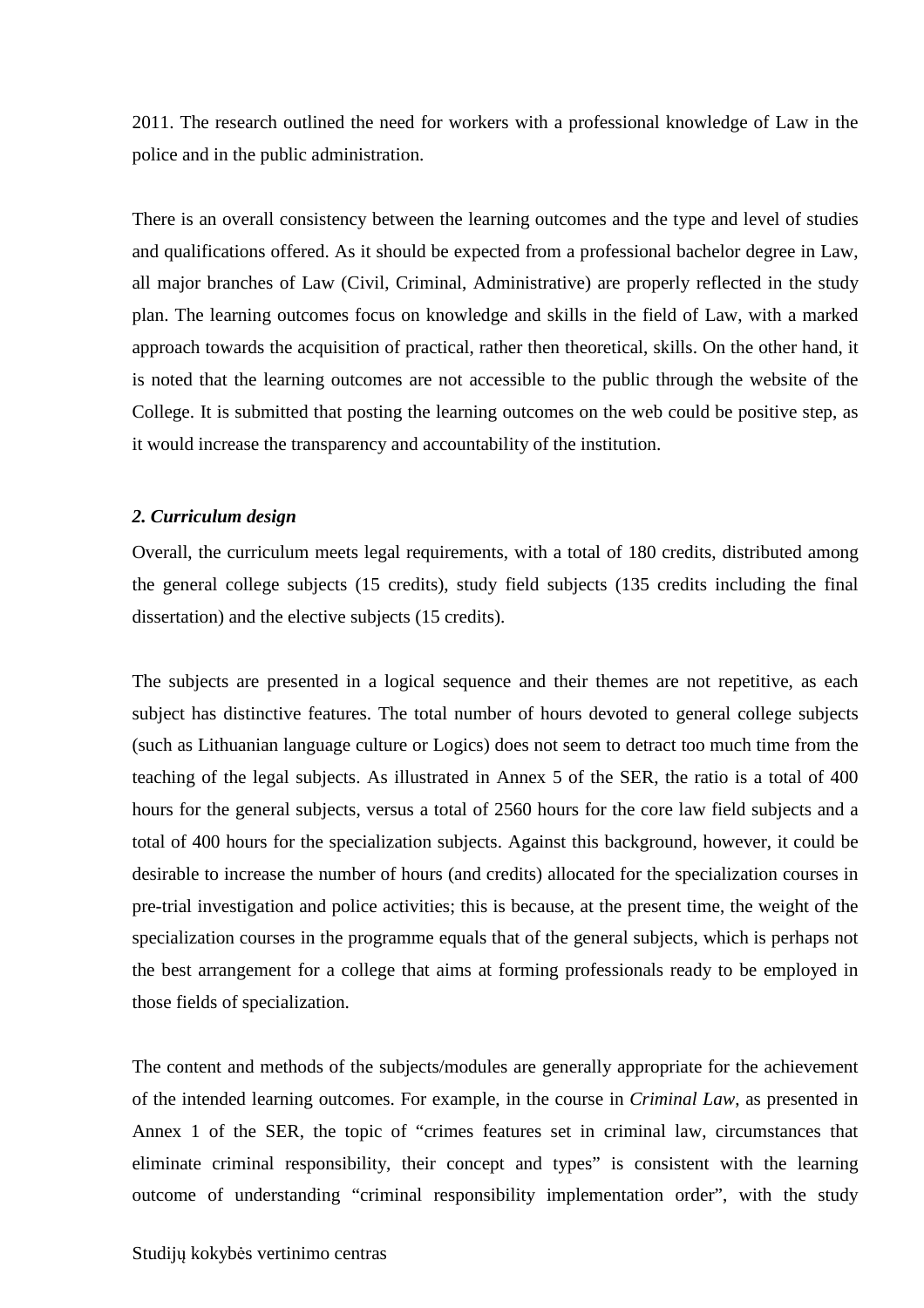methods (lecture, practice, situations and cases analysis, discussions, self-study) as well as with the assessment methods (test in written, self-study presentation, examination). On the other hand, the course in *International and EU Law* has overly ambitious aims and learning outcomes if compared with the actual number of hours dedicated to complex and broad topics such as "the concept of international law, sources and system" (five hours), "EU legal system, sources and principles" (seven hours), or protection of human rights in international law (nine hours). It can be fairly said that the aims and learning outcomes for this subject can be properly achieved only by splitting the subject into two courses (namely, *International Law* and *Law of the EU*).

### *3. Staff*

The Law programme is taught by 24 lecturers: one professor (4%.), five docents (21 %), 13 lecturers (54 %) and five assistants (21 %). Approximately 1/5 of the Law field subjects are taught by docents, while the others are taught by lecturers having master qualification or higher. Therefore the teaching staff composition complies with legal requirements.

Although the number of the teaching staff would be in principle adequate to ensure the learning outcomes, it must be underlined that out of 24 teachers, only one is employed full time. Such arrangement represents a serious challenge in terms of ensuring consistency in the teaching methods and in the assessment of the students' achievements from one course to another. This is because part-time teachers, regardless of their qualities and qualifications, may have a natural inclination, due to their external commitments, to organize their own course without adequate consultation with the other part-time lecturers; such consultation is key to ensure a proper harmonization of the contents, activities and evaluations among the different courses.

Further, during the assessment visit, the expert team was barely satisfied with the answers given regarding the link between teaching methods, contents of the subjects, assessment and learning outcomes. Although the teaching staff is familiar with the learning outcomes, they do not seem to have completely embedded them in their overall methodology. This may find an explanation in the fact that the majority of them have limited academic experience as they are practitioners.

During the assessment visit, the Principal of the Marijampole College explained that the almost total reliance on part-time teachers allows the institution to maintain a necessary level of flexibility in the face of the limited and fluctuating number of students; further, he underlined that the preference for teachers with a professional background rather then academic experience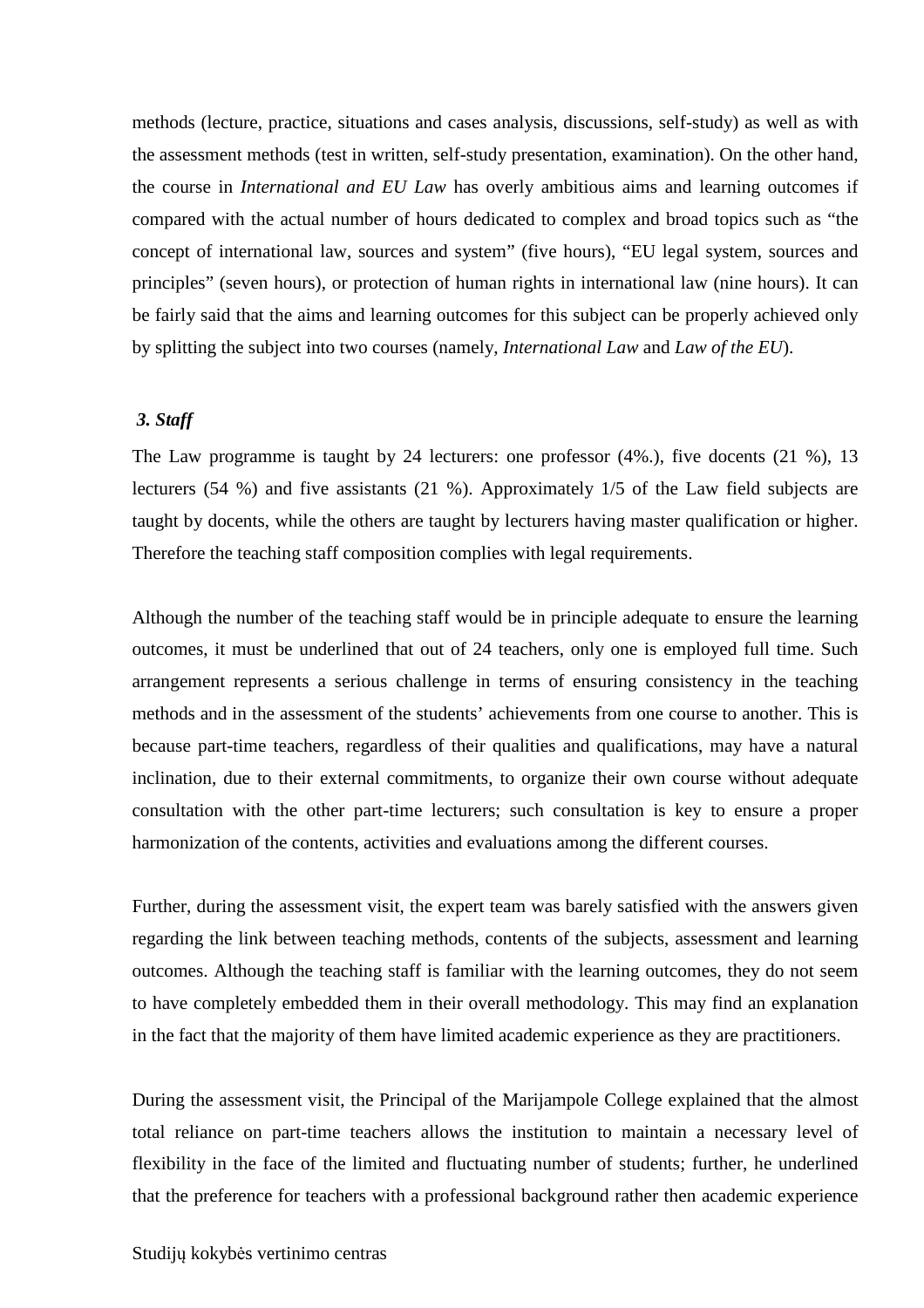is necessary with a view to ensure that the students are able to undertake their periods of practice in a meaningful way, since the lecturers and the tutors for the practice period often coincide.

The Experts' Team acknowledges that these reasons are important; however, it wishes to underline that this kind of staff arrangement requires an efficient and well-balanced system of evaluation and monitoring of the teachers' performances and methodology. As it will be mentioned in the section dedicated to "programme management", a system of that kind seems to be in place; due to the fact that the programme was only recently established, however, it will take some time to properly assess whether it adequately works in practice and is effectively able to monitor the level and quality of the teachers' performances. In this connection, it must be added that the lack of full-time teaching staff with a solid academic background also requires constant and intense training to improve their pedagogical skills. As mentioned by the Principal during the visit, efforts in that direction seem to be under way. He mentioned, for example, that the college organized events with guest lecturers on evaluation methods and coaching. The SER reads that particular attention has been given to the professional development of the Law lecturers who lack pedagogical experience. In this connection, the teachers attended seminars on "Students work lectures and seminars activation possibilities" and "Remote teaching/learning course upload to virtual Moodle environment". While the Report does not clarify whether the College or other institutions organized those seminars, it can be fairly stated that there is room for improvement in the field of the professional development of the teaching staff. Just go give a concrete example, a seminar devoted to the demonstration of learning outcomes throughout the different components of each course as well as to the concrete identification of areas where improvement is needed, could be of great benefit.

The Experts' Team also notes that insufficient international mobility of the teachers was identified as a weakness in the SER. The Report mentions that the College will look for additional funds from Lithuanian and international entities with a view to support the participation of the teaching staff in activities abroad and, on the other hand, attract lecturers from abroad to get involved in the College's programme. While these planned steps are welcomed, the team wishes to underscore that a key factor in increasing the international profile of the programme would be to increase the number of subjects regarding non-domestic law and to teach them in the English language.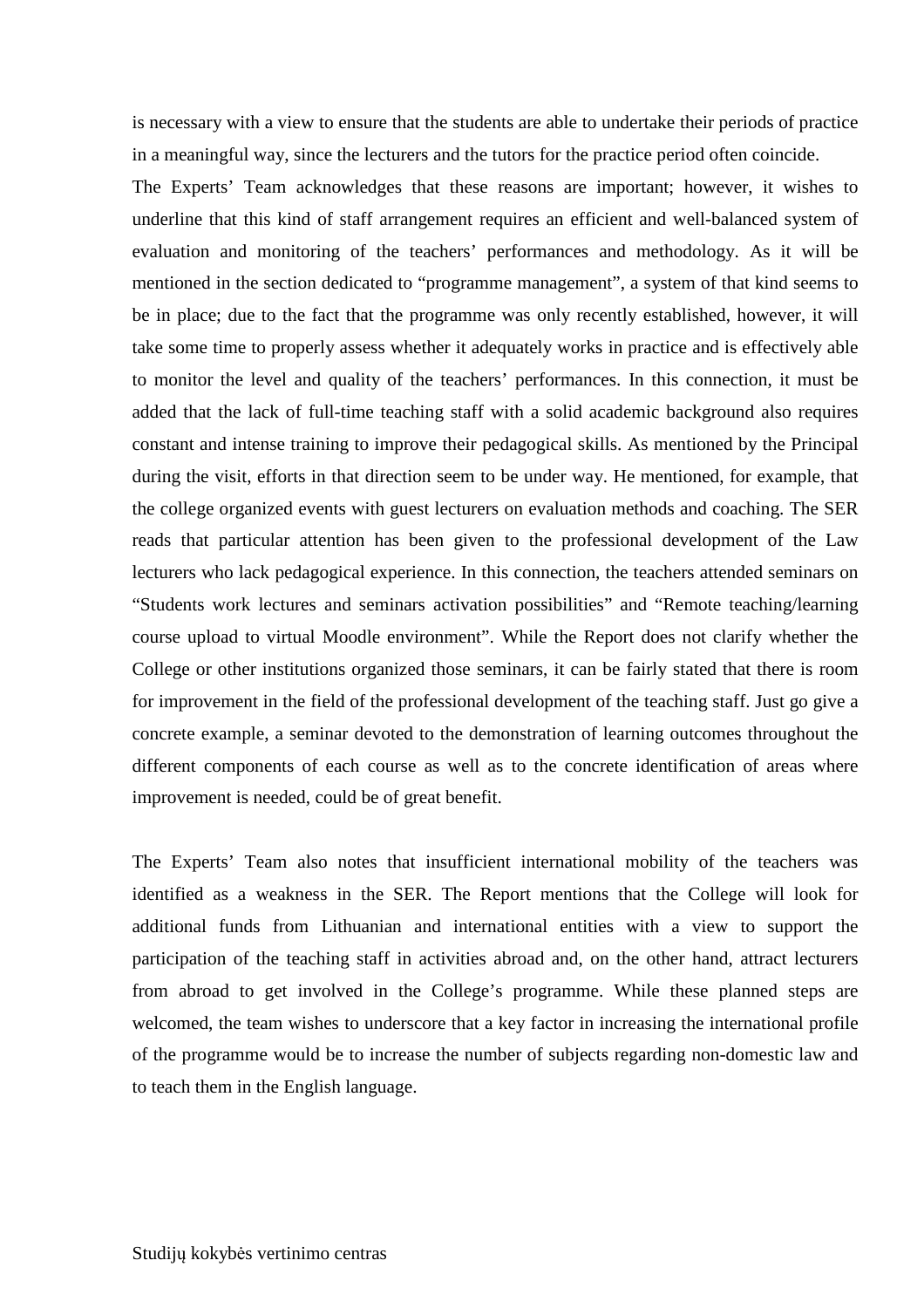#### *4. Facilities and learning resources*

During the visit, the expert team had the opportunity to visit the premises of the College. Located in a charming park, the premises of the main building are adequate both in size and conditions. Although the building is old, it is still in good conditions and far from being dilapidated.

The Law programme is taught in 15 classrooms having multimedia equipment, devices for longdistance learning, computers with internet connection. All classrooms, except information technologies, English, and German, have 30 workplaces. There are two auditoriums with 60 places each, used for the organization of stream lectures. The number and size of the classrooms is more then adequate to fit the number of students.

The only critical remark in this regard concerns the small size of the (only) room that can be used by the Law teachers to meet and/or prepare their lectures. With a staff of 24 lecturers, the allocated space is insufficient to ensure that the staff has adequate space and possibility to interact, discuss, study before and after their classes. The fact that part-time teachers may have the tendency of coming to the college only when they have a class, does not diminish the need for occasions and adequate facilities to allow professional exchange among the teaching staff.

The IT equipment seems to be adequate and properly working. The Computers in the faculty are connected to LITNET, the Lithuanian web network for science and studies institutions. The college uses the e-learning platform MOODLE as a learning management system and virtual learning environment.

The Team also visited the library, which is located in a separate building close to the main one. The library seems to be spacious enough and efficiently organized. There is a section dedicated to legal publications, including codes, law dictionaries, journals, books on general legal subjects. As pointed out in the SER, there is a need to update the available legal literature. Reading through the courses outlines in Annex 1, the Team noted that the reading list very often includes books and articles being ten or more year old. For example, the literature in the *Civil Law* course mainly comprises publications from the period 2000-2004, with the most recent book being of 2007. Similar remarks can be expressed in relation to the reading lists for *Constitutional Law*, *Criminal Law* and actually the majority of the legal subjects.

On the other hand, the access to electronic databases is more then satisfactory. Students have access to the International Social Studies Databases where they can find various links to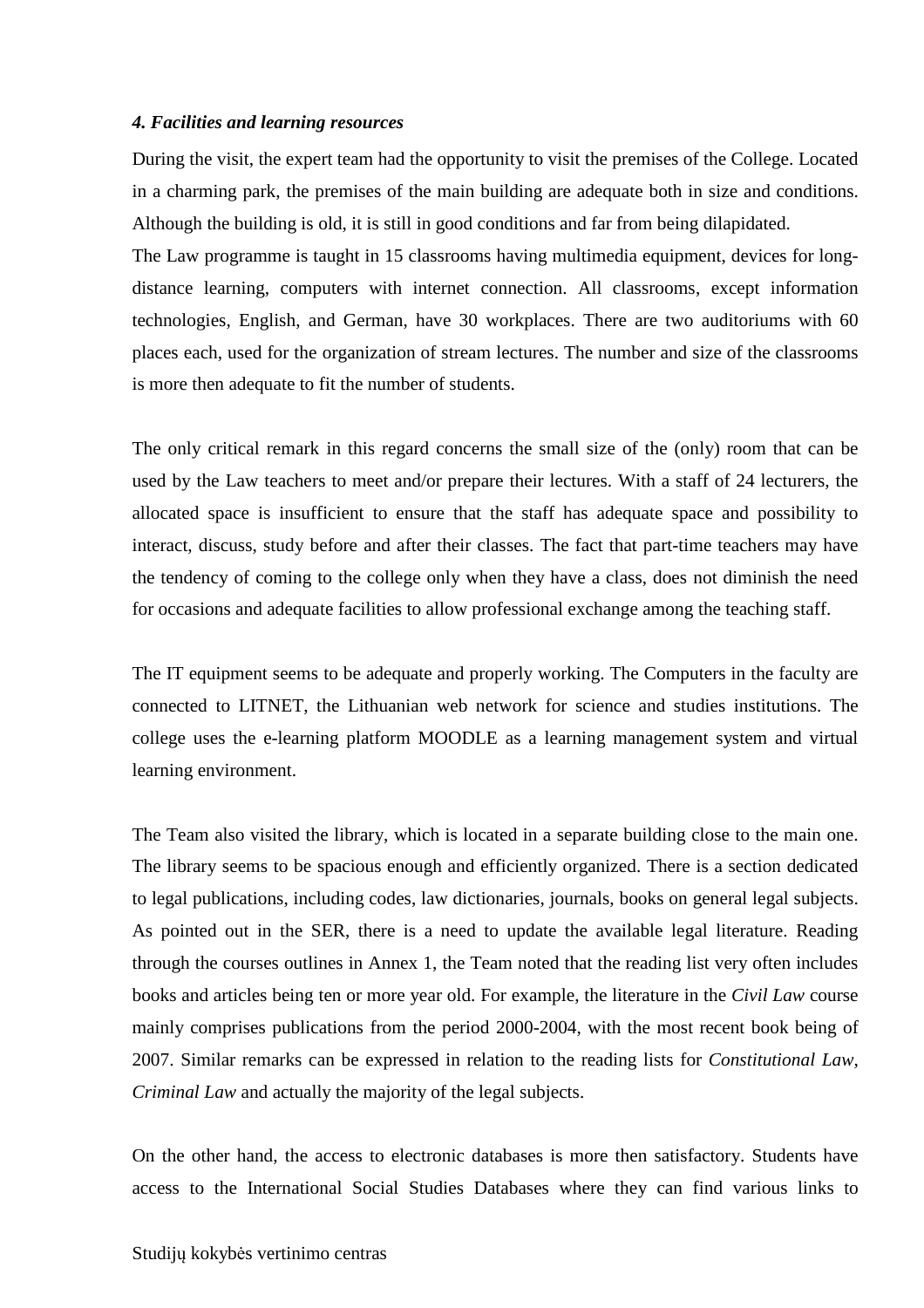domestic and international legal publications. A further positive feature is represented by the agreement between the College and the US Embassy in Lithuania, giving the students access to further electronic sources and databases.

Finally, during the meeting with the social partners, the Team considered that the students are provided with adequate facilities and conditions also during their practice periods. The Team was positively impressed with the variety and reception capacity of the institutions were the students carry out the period pf practice. According to the answers of the social partners, the Police can take in 17 to 19 students, the Court 11, the Prosecution Office five, the Detention Center 20 and the Probation Office three-four, with a potential for further increase in the near future.

#### *5. Study process and student assessment.*

The admission requirements for the Law programme are reasonable, clear and transparent. The requirements follow the regulations of Lithuanian Higher Education Institutions Association (LAMA BPO) Rules for general admission. On the basis of the information included in SER, it can be seen that the average competitive score for full-time students is similar to that of part-time students. This can be interpreted as indicating a certain degree of consistency between these two groups of students with regard to their background and preparation.

The admission requirements are also adequately accessible by the prospective students as these information can be obtained through the Open Information, Counselling and Guidance System database (AIKOS) and the College web-site, although it must be noted that the English version of the web-site appears to include much less information than the version in Lithuanian. Albeit this is not a problem in itself, it has to be noted that one of the steps to be taken to improve the international profile of the programme would be to improve the English version of the relevant internet pages. It is worth noting that the College organizes an "Open Day" once a year where prospective students are invited to visit the College and are introduced to the features of the programme.

The study process is organized in a satisfactory manner. As already mentioned, the course programme is structured in a logical way on the paper, with a sensible repartition of hours between lectures, practical activities and consultations on the one hand, and self-study on the other. For example, as shown in Annex 5 of the SER, *Law of Civil Procedure* counts 26 hours of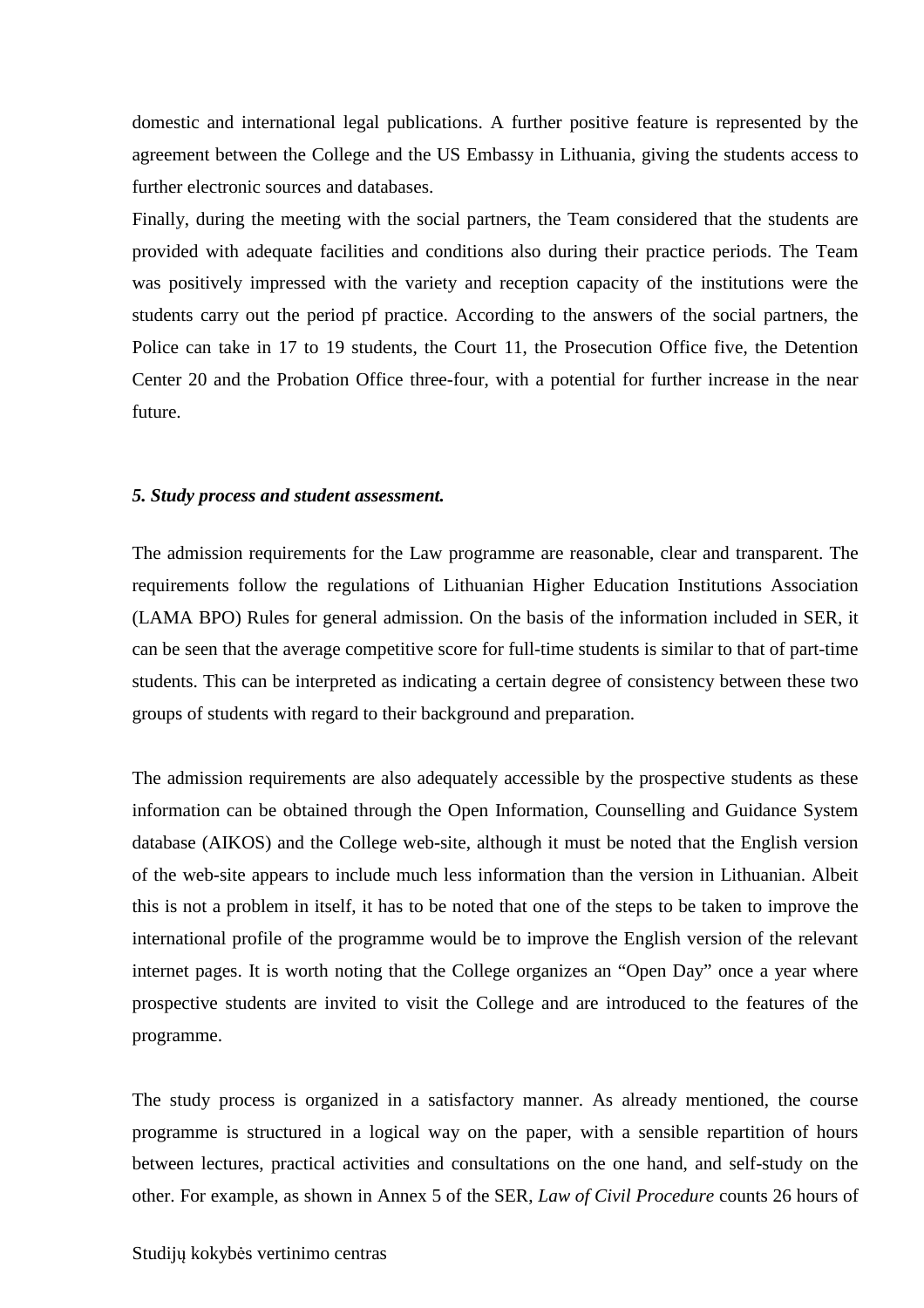lectures, 39 hours of practical activities and 13 hours of consultations on the one hand, while 82 hours are allocated to self-study. All other subjects follow a similar ratio with 55%-60% of the hours dedicated to self-study. During the visit, however, the experts had the impression that this ratio is either not implemented in practice, or that its implementation is not adequately monitored. The students, during their meeting with the experts, stated that they acquire most of their knowledge in class during the lectures and that they spend five to ten hours a week for self study, which is inconsistent with the above-mentioned data. The teachers, during their meeting with the experts, stated that no fixed time is envisaged for self-study, as some students may need more hours and others less. While it is a fact that students may have different needs in terms of self-study time, this should not result in excessive flexibility with regard to the determination of the study workload, aside lectures and practical activities, and the evaluation of its realization by the students during the course. In other terms, the experts believe that there is room for improvement with regard to the organization, evaluation and monitoring of the time allocated for self-study.

Another area in which some degree of improvement seems necessary concerns the methods of assessment of students' performance, with particular regard to their objectivity and transparency. The tools of assessment are sufficiently diversified and, at least on the paper, adequately respond to the identified learning outcomes. Tests, exams, team-work assignments, self-study presentations and practical tasks are applied in the majority of subjects and these are assessed cumulatively. At the end of each course there is a final examination or presentation of project work. Feedback on the marks for each assignment is adequately provided through individual or class discussion. Some teachers also mentioned that they actually provide the students with the correct answers, which is a good and fair practice.

On the other hand, the experts, during their meeting with the teachers were not completely satisfied about the nature of the assessment's methods and the content of certain assignments. In particular, it was not clearly explained how the students are individually evaluated when undertaking team-works; further, there seems to be excessive flexibility in allowing the students to formulate and shape the assignments with a view to adapt them to their level of knowledge and skills. While it is important to determine and reward students' achievements, an objective and fair assessment equally requires that shortcomings in the student's preparation are identified and properly evaluated. In this connection, the Experts' Team suggests that particular attention is paid to ensure that the assessment' methods among the different subjects and teachers are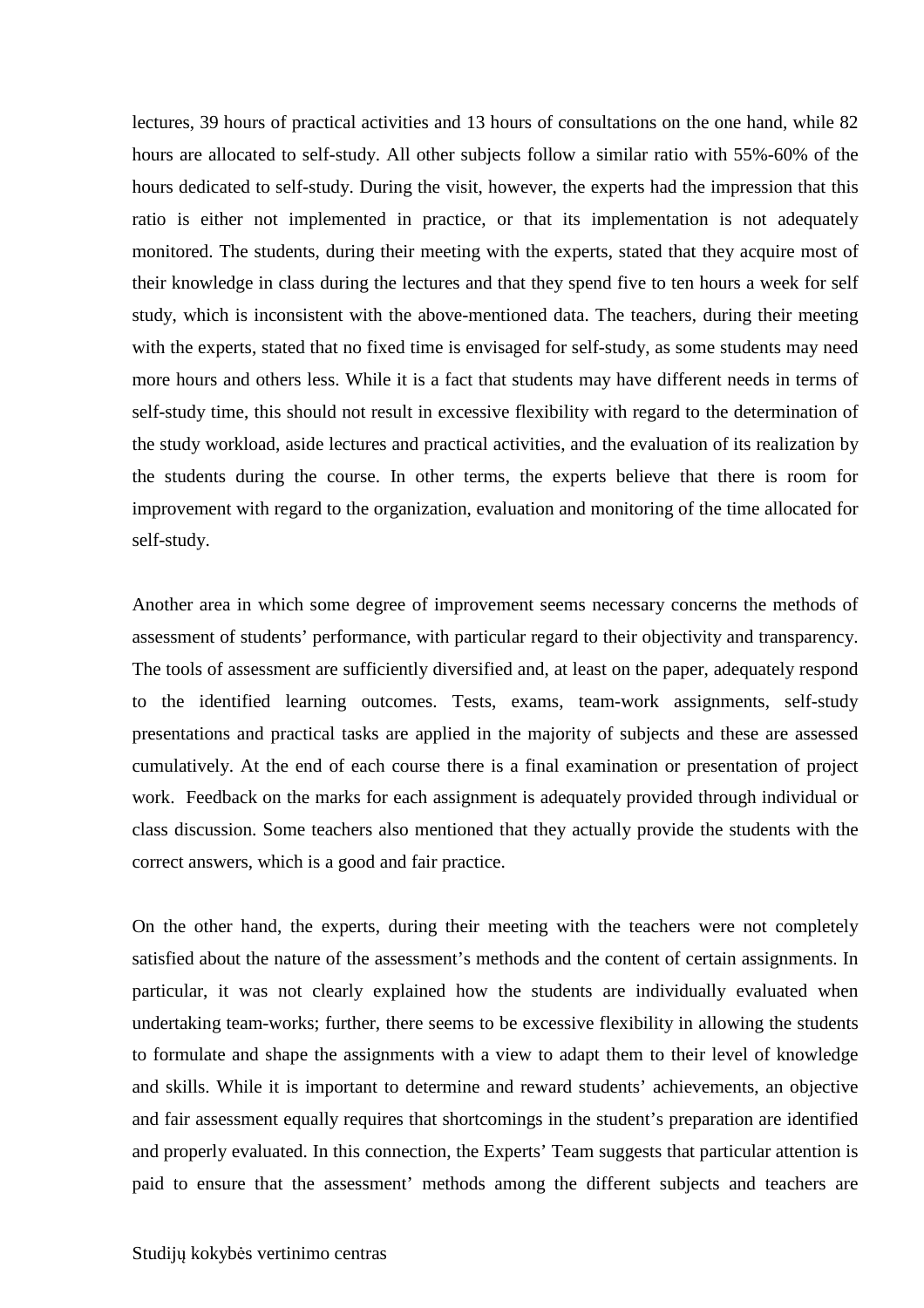sufficiently consistent and strike a fair balance between objectivity and flexibility with a view to fairly determine the strengths and weaknesses of each student.

Another issue requiring further consideration is the participation of students in applied research. In this regard, the Team notes that the SER does not adequately address this benchmark and that no further information were provided in the course of the visit. Other aspects concerning the organization of the study process do not present particular problems.

The level of academic and social support is adequate. The opportunities for consultation with the teachers are good and the experts reckoned during the visit that the relation between students and teachers is open and bi-directional. Consultations are carried out both on an individual basis and through group tutorials. There is a readiness from the management and the teaching staff to listen to students' problems and suggestions and react to them. The representative of the students is actively involved in the organizational meetings of the College. During their meeting with the Experts, the students mentioned a number of cases in which changes were carried out following their recommendations. For example, a problem with regard to access to material resources was promptly and satisfactorily addressed after consultations with the students.

With regard to social support, it is noted that "difficult financial situation and the inability to combine work with study" counts for 35% of all students' drop-outs. Although such high percentage is a matter of concern, it is important to recognize that the College is addressing the problem; aside from state grants and Rotary Club scholarships for "good or very good learners", the College allows special arrangements for female students raising young children and working students who have financial difficulties; for example they can study according to personalized course schedules, are given loans to cover living and tuition expenses or are allowed to pay tuition fees in instalments.

Students are given opportunities to participate in student mobility programmes, such as the Erasmus programme, although in the academic years 2011-2012 and 2012-2013 only one student took advantage of this chance.

Finally, due to the fact that the programme has been established only recently and there are no graduates yet, it is not possible to adequately assess whether the professional activities of the majority of graduates meet the programme providers' expectations.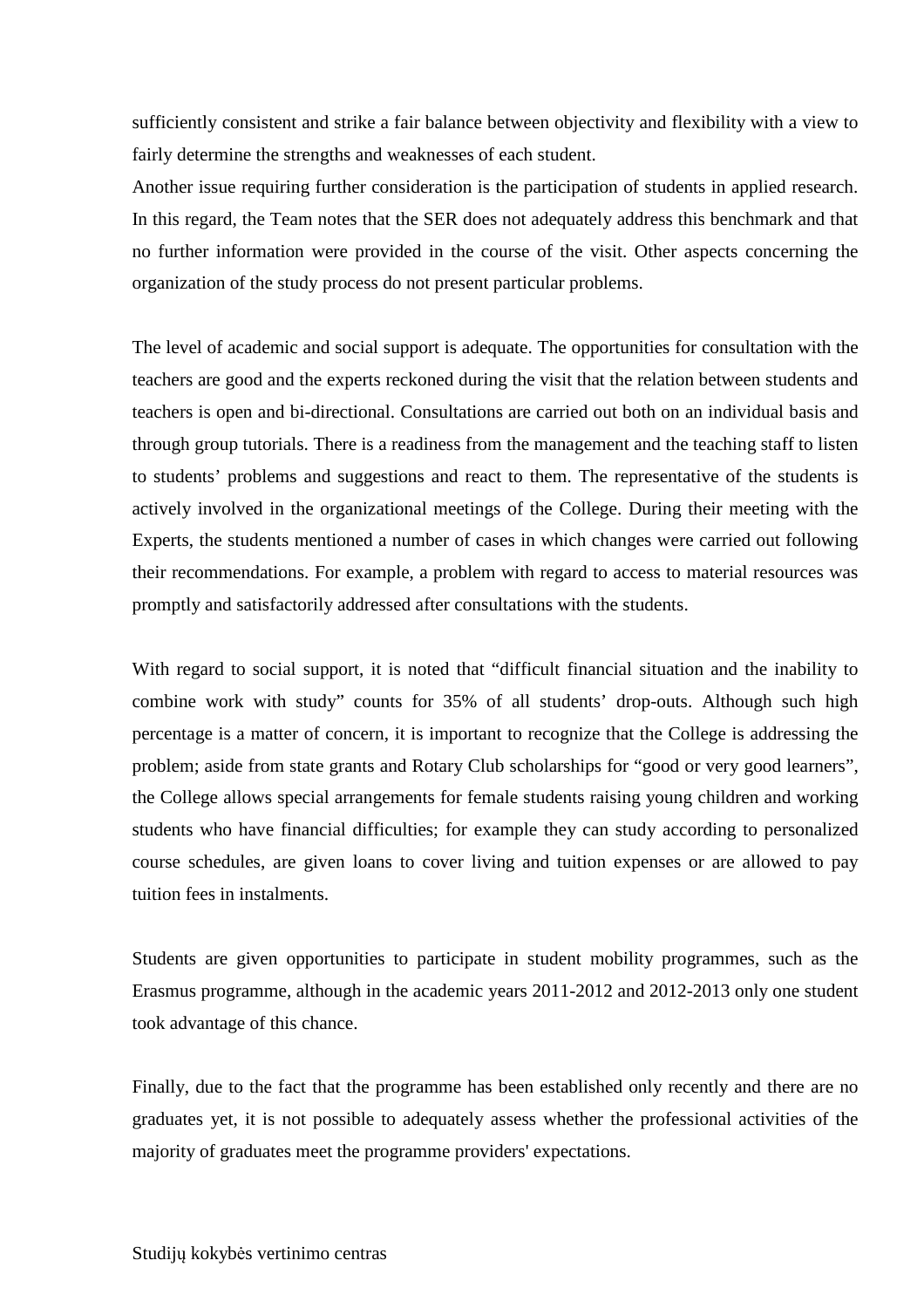#### *6. Programme management*

Although still in its infant years, the programme seems to be well organized. In particular, responsibilities for decisions and monitoring of the implementation of the programme are clearly allocated among the Principal, the Director for academic activities, the Department of Law and Culture Management and the Department Study Committee. The Department appears to be able to carry out its managerial functions; on the other hand the above-mentioned study Committee, composed by seven members (three lecturers who teach in the programme, department head, and two social partners) has more of a monitoring and advisory role.

The Committee carries out a key function in ensuring a proper management of the programme since it is in charge of organizing teachers' and students' surveys about the quality of teaching, evaluate the practices and methods of teaching and evaluation and provide the Department with proposals and recommendations. It is noted that the number of members of the Committee is adequate to carry out these demanding tasks; moreover its composition allows to take in due account both the labour and the pedagogical perspective when assessing the quality of the programme and its implementation.

The Team, during the visit, acknowledged that the programme management is taking seriously the results of both students' and teachers' surveys and is ready to take steps to address shortcomings arising from their results.

The Team appreciates that, due to the limited number of students, there is a need to keep a certain degree of flexibility in the elaboration of the programme and notes that the College is currently considering the establishment of new specialization courses in EU law and business law, depending on an assessment of the labour market needs.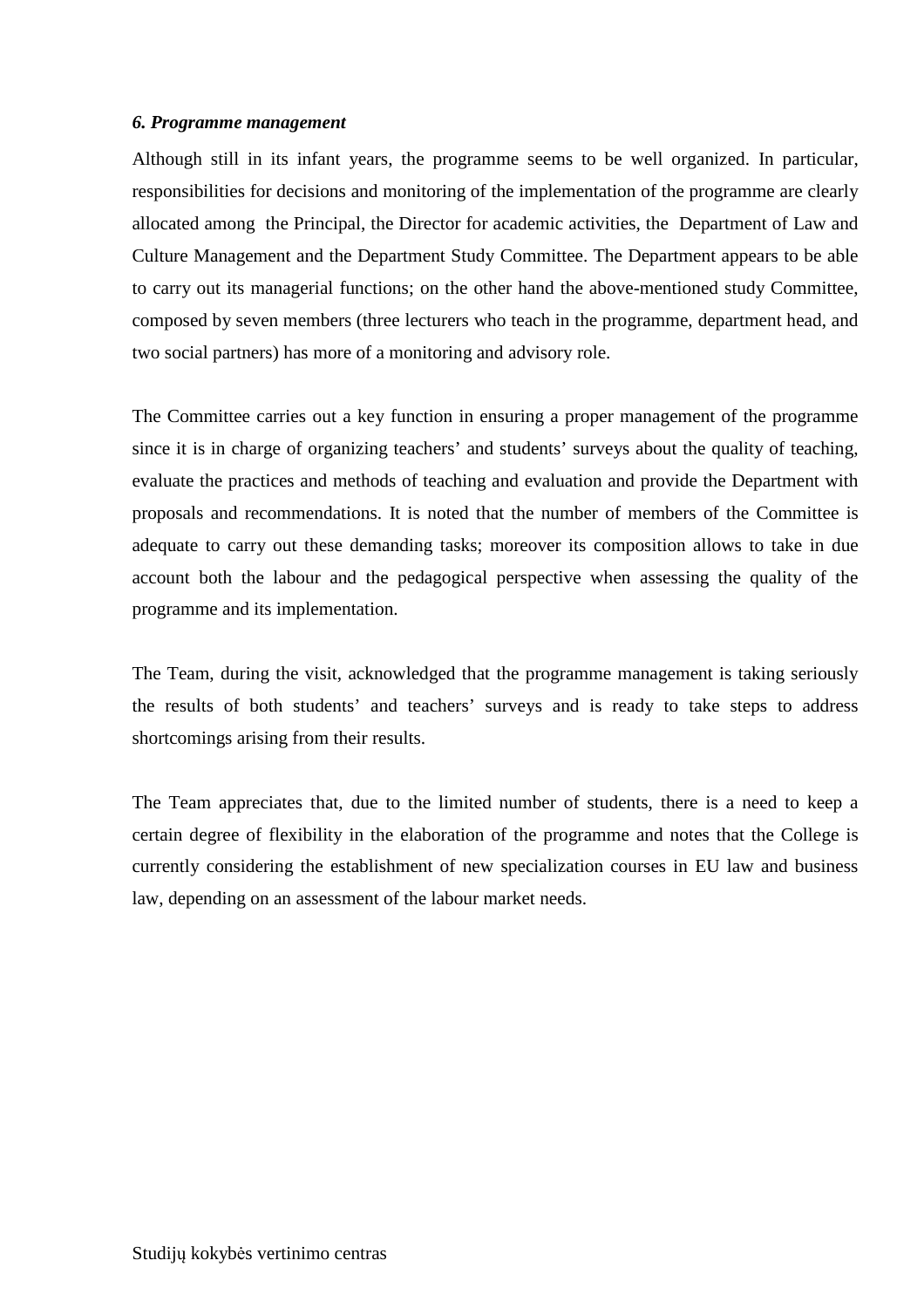#### III. RECOMMENDATIONS

- 1. Consider increasing the number of hours and credits allocated for the specialization courses in pre-trial investigation and police activities.
- 2. Ensure that teachers fully understand the LO's and aims and embed them in their overall methodology.
- 3. Strengthen activities aimed at the professional development of the teaching staff; consider in this regard organizing a seminar for the teaching staff on the demonstration of LO's throughout the different components of each course.
- 4. Allocate a larger office where the teaching staff can meet and prepare the lectures, discuss about their methods.
- 5. Update the reading list for the legal subjects with more recent books and articles.
- 6. Ensure that the ratio between hours dedicated to self-study and hours dedicated to lectures is implemented in practice through adequate monitoring and evaluation of selfstudy.
- 7. Ensure that the assessments methods among the different subjects and teachers are sufficiently consistent and strike a fair balance between objectivity and flexibility in the evaluation of students' strengths and weaknesses.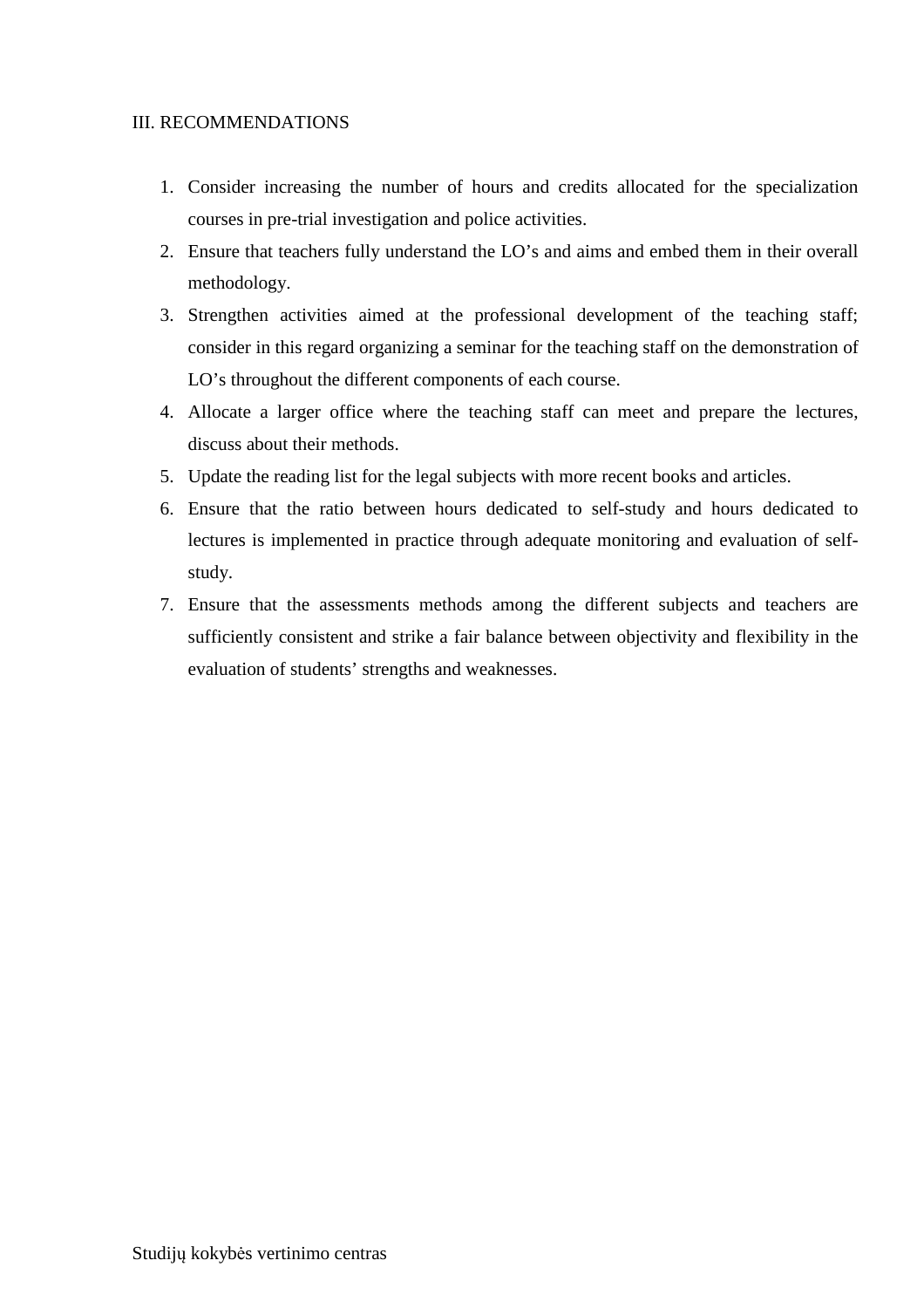#### IV. SUMMARY

The programme aims and learning outcomes are well defined and consistent both in relation to the course taken as a whole and to each individual subject. The LO's were designed taking into account professional requirements and the needs of the labour market. They focus on the acquisition of practical skills for which there is a demand in the Marijampole Region.

Overall, the curriculum meets legal requirements, with a total of 180 credits, distributed among the general college subjects (15 credits), study field subjects (135 credits including the final dissertation) and the elective subjects (15 credits). The subjects are presented in a logical sequence and their themes are not repetitive, as each subject has distinctive features. However, it would be desirable to increase the number of hours (and credits) allocated for the specialization courses in pre-trial investigation and police activities; this is because, at the present time, the weight of the specialization courses in the programme equals that of the general subjects, which is not perhaps the best arrangement for a college which aims at forming professionals ready to be employed in those field of specialization.

Although the number of the teaching staff is adequate to ensure learning outcomes, it must be underlined that out of 24 teachers, only one is employed on a full time basis. Such arrangement represents a serious challenge in terms of ensuring consistency in the teaching methods and in the assessment of the students' achievements from one course to another; it requires an efficient and well-balanced system of evaluation and monitoring of the teachers' performances and methodology. Possibly as a result of these challenges, the Experts had the impression that the teachers have not understood in full the LO's and aims and have not completely embedded them in their overall methodology. In this connection, it must be added that the lack of full-time teaching staff with a solid academic background also requires constant and intense training to improve their pedagogical skills. There is room for improvement in the field of the professional development of the teaching staff. Just go give a concrete example, a seminar devoted to the demonstration of learning outcomes throughout the different components of each course as well as to the concrete identification of areas where improvement is needed, could be of great benefit.

The premises of the main College's building are adequate both in size and conditions. A critical remark in this regard concerns the small size of the (only) room that can be used by the teachers to meet and/or prepare their lectures. Moreover, there is a urgent need to update the available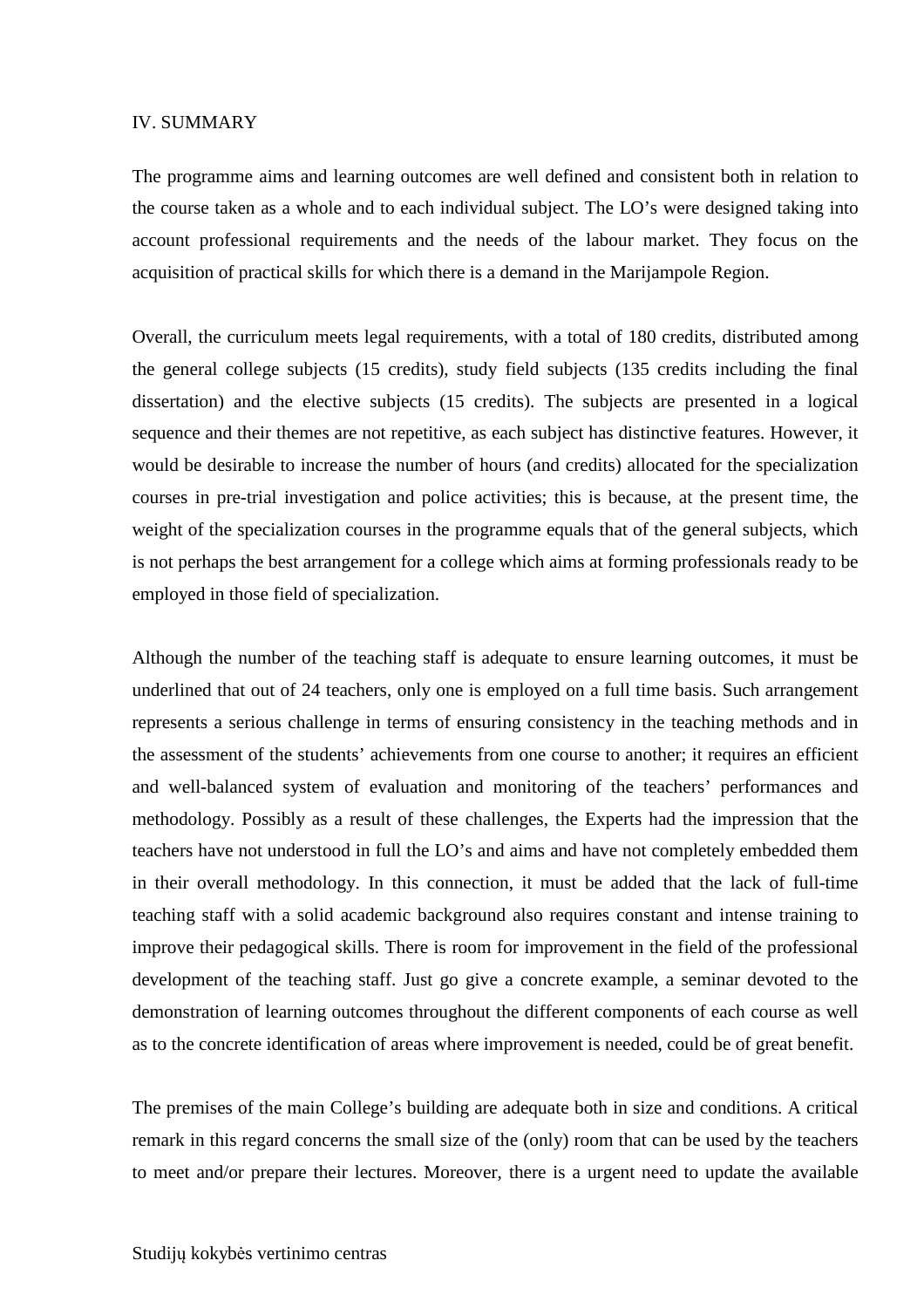legal literature. Reading through the courses outlines in Annex 1, the Team noted that the reading list very often includes books and articles being ten or more year old.

The study process is organized in a satisfactory manner. During the visit, however, the experts had the impression that the ratio of 55%-60% of the hours dedicated to self-study is either not implemented in practice, or that its implementation is not adequately monitored. Consequently, there is room for improvement with regard to the organization, evaluation and monitoring of the time allocated for self-study. Another area in which some degree of improvement seems necessary concerns the methods of assessment of students' performance, and in particular their objectivity and transparency. The Expert Team suggests that particular attention is paid in ensuring that the assessments methods among the different subjects and teachers are sufficiently consistent and strike a fair balance between objectivity and flexibility in the evaluation of students' strengths and weaknesses.

Finally, the programme seems to be well organized, although it is still in its infant years. Responsibilities for decisions and monitoring of the implementation of the programme are clearly allocated among the Principal, the Director for academic activities, the Department of Law and Culture Management and the Department Study Committee. This Committe, in particular, plays and will play a key function in ensuring that the programme is properly managed and that the necessary steps to improve its overall quality are implemented.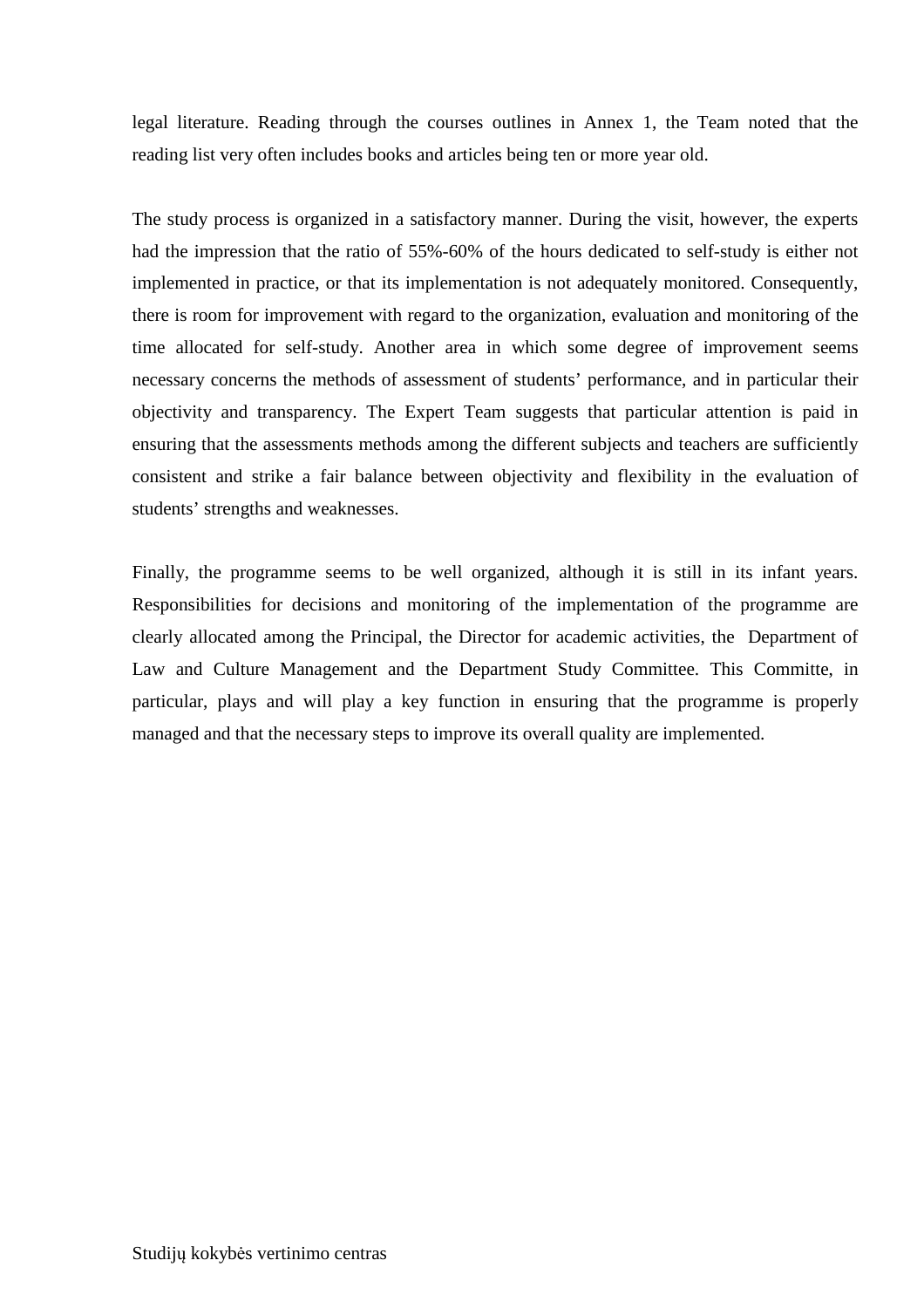### V. GENERAL ASSESSMENT

The study programme *Law* (state code – 653M90013) at Marijampole College is given **positive**  evaluation.

| No. | <b>Evaluation Area</b>                                                                                     | <b>Evaluation Area</b><br>in Points* |
|-----|------------------------------------------------------------------------------------------------------------|--------------------------------------|
| 1.  | Programme aims and learning outcomes                                                                       |                                      |
| 2.  | Curriculum design                                                                                          | 3                                    |
| 3.  | <b>Staff</b>                                                                                               | ∍                                    |
| 4.  | <b>Material resources</b>                                                                                  | 3                                    |
| 5.  | Study process and assessment (student admission, study process<br>student support, achievement assessment) |                                      |
| 6.  | Programme management (programme administration, internal quality<br>assurance)                             | 3                                    |
|     | <b>Total:</b>                                                                                              |                                      |

*Study programme assessment in points by evaluation areas*.

\*1 (unsatisfactory) - there are essential shortcomings that must be eliminated;

2 (satisfactory) - meets the established minimum requirements, needs improvement;

3 (good) - the field develops systematically, has distinctive features;

4 (very good) - the field is exceptionally good.

Grupės vadovas:<br>Team leader:

Prof. Christopher James Stanley Gale

Grupės nariai: Team members: Peter Gjortler

 Francesco de Sanctis Raimundas Kalesnykas Ramūnas Kazlauskas Andrius Zalitis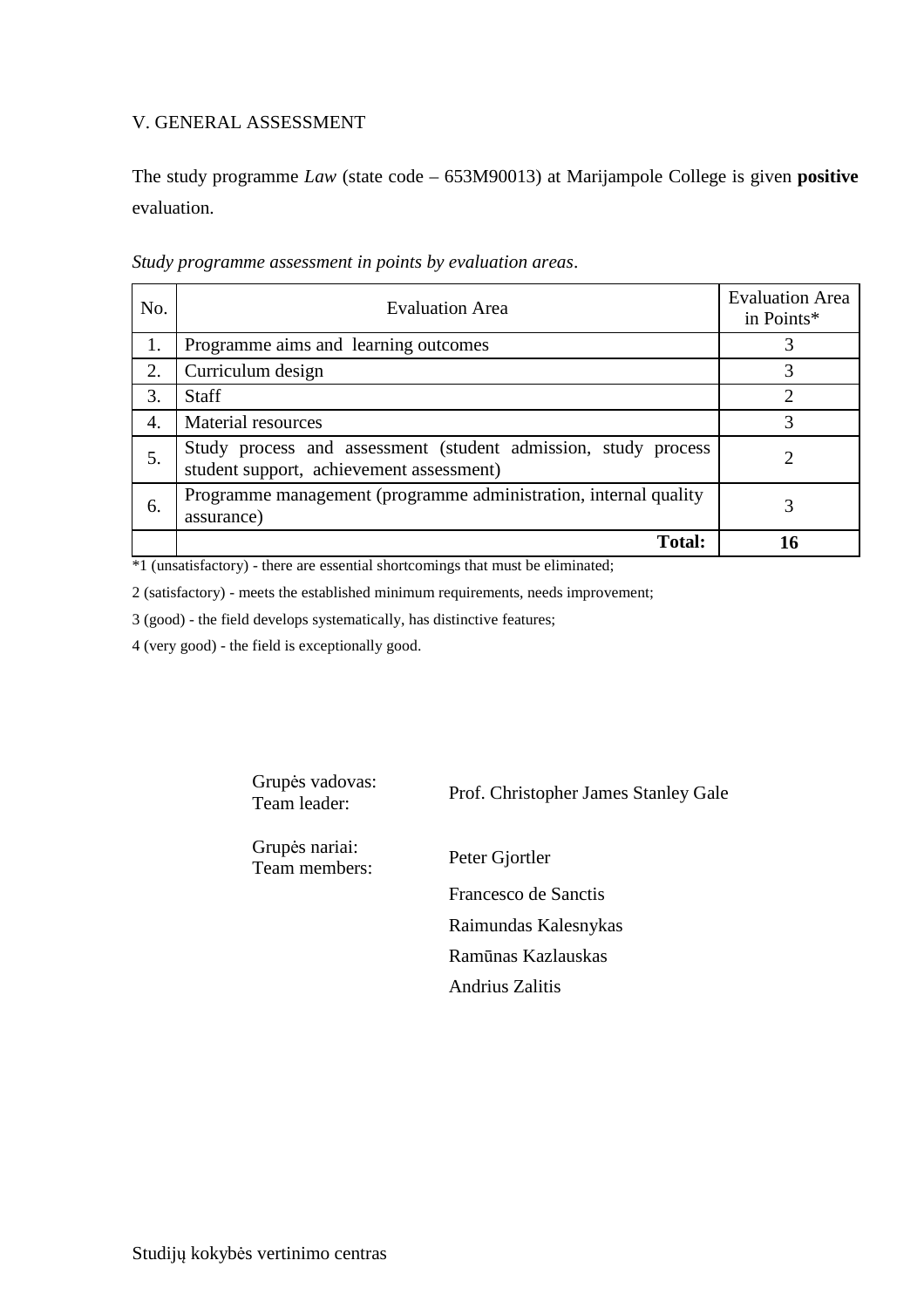## **MARIJAMPOLĖS KOLEGIJOS PIRMOSIOS PAKOPOS STUDIJŲ PROGRAMOS**  *TEISĖ* **(VALSTYBINIS KODAS – 653M90013) 2014-08-18 EKSPERTINIO VERTINIMO IŠVADŲ NR. SV4-450 IŠRAŠAS**

<...>

# **V. APIBENDRINAMASIS ĮVERTINIMAS**

Marijampolės kolegijos studijų programa *Teisė* (valstybinis kodas – 653M90013) vertinama **teigiamai**.

| Eil.Nr. | Vertinimo sritis                                 | <b>Srities</b><br>jvertinimas,<br>balais* |
|---------|--------------------------------------------------|-------------------------------------------|
| 1.      | Programos tikslai ir numatomi studijų rezultatai | 3                                         |
| 2.      | Programos sandara                                | 3                                         |
| 3.      | Personalas                                       | ി                                         |
| 4.      | Materialieji ištekliai                           | 3                                         |
| 5.      | Studijų eiga ir jos vertinimas                   | റ                                         |
| 6.      | Programos vadyba                                 | 3                                         |
|         | Iš viso:                                         | 16                                        |

\* 1 - Nepatenkinamai (yra esminių trūkumų, kuriuos būtina pašalinti)

2 - Patenkinamai (tenkina minimalius reikalavimus, reikia tobulinti)

3 - Gerai (sistemiškai plėtojama sritis, turi savitų bruožų)

4 - Labai gerai (sritis yra išskirtinė)

<...>

#### IV. SANTRAUKA

Studijų programos tikslai ir numatomi studijų rezultatai apibrėžti gerai ir atitinka visą kursą ir kiekvieną atskirą studijų dalyką. Numatomi studijų rezultatai suformuluoti atsižvelgiant į profesinius reikalavimus ir poreikį darbo rinkoje. Jie sutelkti į praktinių gebėjimų, kurie reikalingi Marijampolės regione, įgijimą.

Apskritai, studijų programos turinys atitinka teisinius reikalavimus. Iš viso, 180 kreditų, paskirstyta bendriems koleginiams studijų dalykams (15 kreditų), studijų krypties dalykams (135 kreditai, įskaitant baigiamąjį darbą) ir laisvai pasirenkamiems dalykams (15 kreditų). Studijų dalykai pateikiami logiška seka, o jų temos nesikartoja, nes kiekvienas studijų dalykas turi savo išskirtinius bruožus. Vis dėlto pageidautina didinti ikiteisminio tyrimo ir policijos veiklos specializacijos kursams skirtą valandų (ir kreditų) skaičių, nes šiuo metu studijų programoje specializacijos kursų svoris prilygsta bendriesiems dalykams, o tai tikriausiai nėra geriausia Kolegijai, kuri siekia rengti specialistus, pasiruošusius dirbti specializacijos srityje.

Nors dėstytojų skaičius pakankamas, kad būtų užtikrintas numatomų studijų rezultatų pasiekimas, būtina pabrėžti, kad tik vienas iš 24 dėstytojų dirba visą darbo dieną. Tai rimtas iššūkis siekiant užtikrinti dėstymo metodų ir studentų pasiekimų vertinimo nuoseklumą skirtinguose kursuose. Tam reikia veiksmingos ir gerai subalansuotos dėstytojų veiklos ir metodikos vertinimo ir stebėsenos sistemos. Galbūt dėl šių iššūkių vertinimo grupei susidarė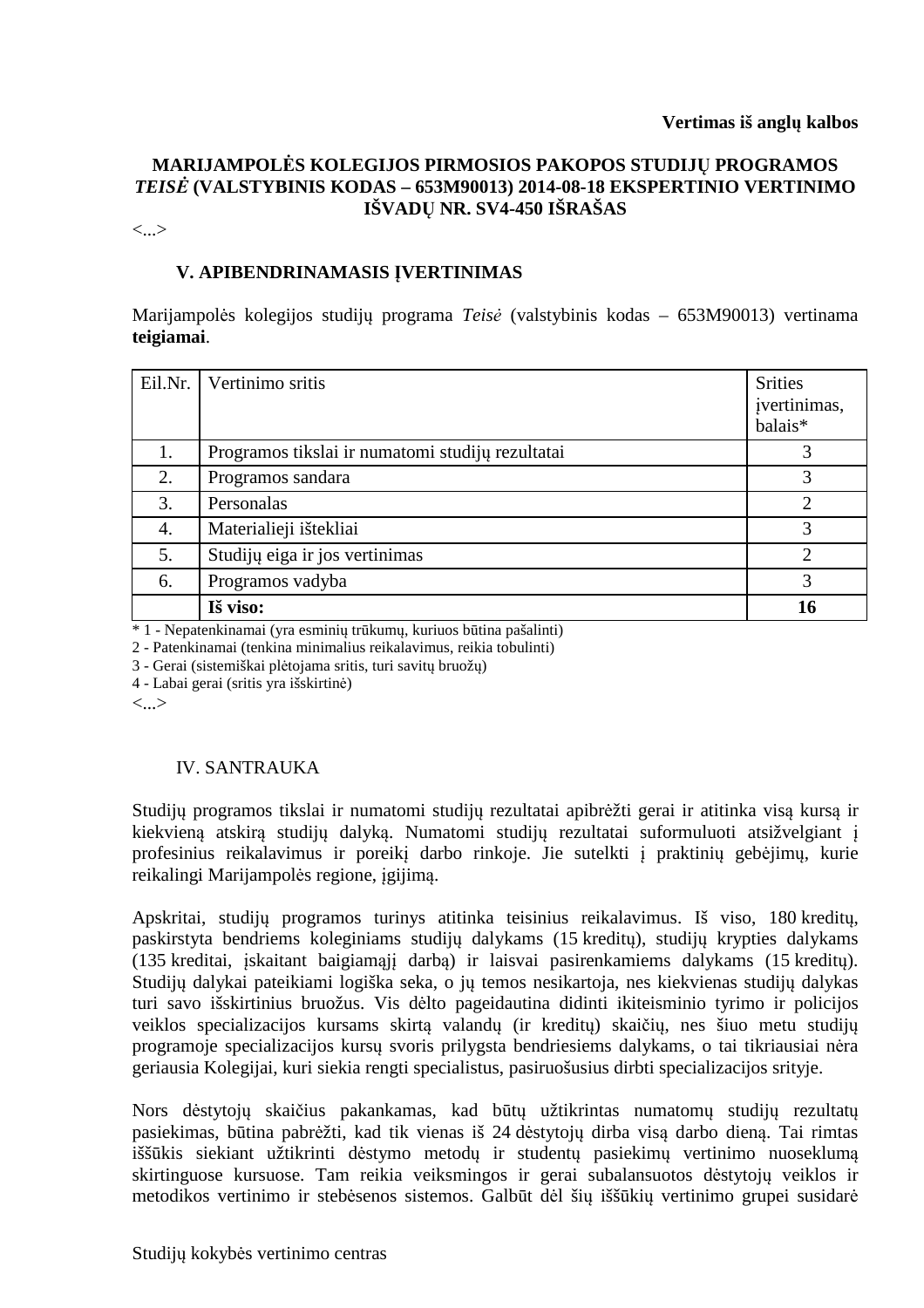įspūdis, kad dėstytojai nevisiškai supranta numatomus studijų rezultatus bei tikslus ir nevisiškai juos įtraukia į savo bendrą metodiką. Šiuo klausimu taip pat reikėtų pasakyti, jog dėl to, kad trūksta visą darbo dieną dirbančių dėstytojų, turinčių solidų akademinį išsilavinimą, taip pat reikia nuolat ir intensyviai tobulinti jų pedagoginius gebėjimus. Dėstytojų profesinio tobulėjimo sritis – tobulintina. Tiesiog pateikite konkretų pavyzdį, surenkite seminarą, skirtą numatomų studijų rezultatų demonstravimui skirtinguose kiekvieno kurso komponentuose. Konkretus tobulintinų sričių nustatymas taip pat galėtų būti labai naudingas.

Pagrindinio kolegijos pastato patalpų dydis ir sąlygos – tinkami. Esminė pastaba čia susijusi su tuo, kad (vienintelis) biuras, kurį gali naudoti dėstytojai susitikimams ir (arba) pasirengimui paskaitoms, yra mažas. Be to, reikia nedelsiant atnaujinti siūlomą teisinę literatūrą. Skaitydama 1 priede pateiktus kursų aprašus, vertinimo grupė pastebėjo, kad į literatūros sąrašą labai dažnai įtraukiamos knygos ir straipsniai, išleisti prieš dešimt ir daugiau metų.

Studijų eiga organizuojama patenkinamai. Vis dėlto per apsilankymą kolegijoje vertinimo grupei susidarė įspūdis, kad 55–60 proc. valandų, skirtų savarankiškoms studijoms, santykis, arba neįgyvendinamas praktikoje, arba jo įgyvendinimas tinkamai nestebimas. Todėl neįmanoma tobulinti savarankiškoms studijoms skirto laiko organizavimo, vertinimo ir stebėsenos. Kita sritis, kurią būtina šiek tiek tobulinti, – studentų veiklos vertinimo metodai ir ypač jų objektyvumas ir skaidrumas. Vertinimo grupė siūlo skirti ypatingą dėmesį tam, kad būtų užtikrinta, jog skirtingų studijų dalykų ir dėstytojų vertinimo metodai būtų pakankamai nuoseklūs ir būtų išlaikyta teisinga pusiausvyra tarp objektyvumo ir lankstumo vertinant studentų stipriąsias ir silpnąsias puses.

Atrodo, kad studijų programa gerai organizuota, nors ji tebėra labai nauja. Atsakomybė už sprendimus ir studijų programos vykdymo stebėseną aiškiai paskirstyta tarp direktoriaus, direktoriaus pavaduotojo akademiniams reikalams, Teisės ir kultūros vadybos katedros ir Katedros Studijų programos komiteto. Šis Komitetas atlieka ir atliks pagrindinį vaidmenį užtikrinant, kad studijų programos vadyba būtų tinkama ir būtų imamasi būtinų veiksmų jos bendrai kokybei gerinti.

#### III. REKOMENDACIJOS

- 1. Apsvarstyti galimybę padidinti valandų ir kreditų, skirtų ikiteisminio tyrimo ir policijos veiklos specializacijos kursams, skaičių.
- 2. Užtikrinti, kad dėstytojai visiškai suprastų numatomus studijų rezultatus ir tikslus bei įtrauktų juos į savo bendrą metodiką.
- 3. Aktyvinti veiklą, skirtą dėstytojų profesiniam tobulėjimui. Apsvarstyti galimybę surengti dėstytojų seminarą, skirtą pademonstruoti numatomus studijų rezultatus skirtinguose kiekvieno kurso komponentuose.
- 4. Skirti didesnį kabinetą, kur dėstytojai galėtų susitikti ir ruoštis paskaitoms, aptarti naudojamus metodus.
- 5. Atnaujinti teisės dalykų literatūros sąrašą ir papildyti jį naujesnėmis knygomis ir straipsniais.
- 6. Užtikrinti, kad savarankiškam darbui skirtų valandų ir paskaitoms skirtų valandų santykis būtų įgyvendintas praktikoje per tinkamą stebėseną ir savarankiško darbo vertinimą.
- 7. Užtikrinti, kad skirtingų dalykų ir dėstytojų vertinimo metodai būtų pakankamai nuoseklūs ir būtų išlaikyta teisinga pusiausvyra tarp objektyvumo ir lankstumo vertinant studentų stipriąsias ir silpnąsias puses.